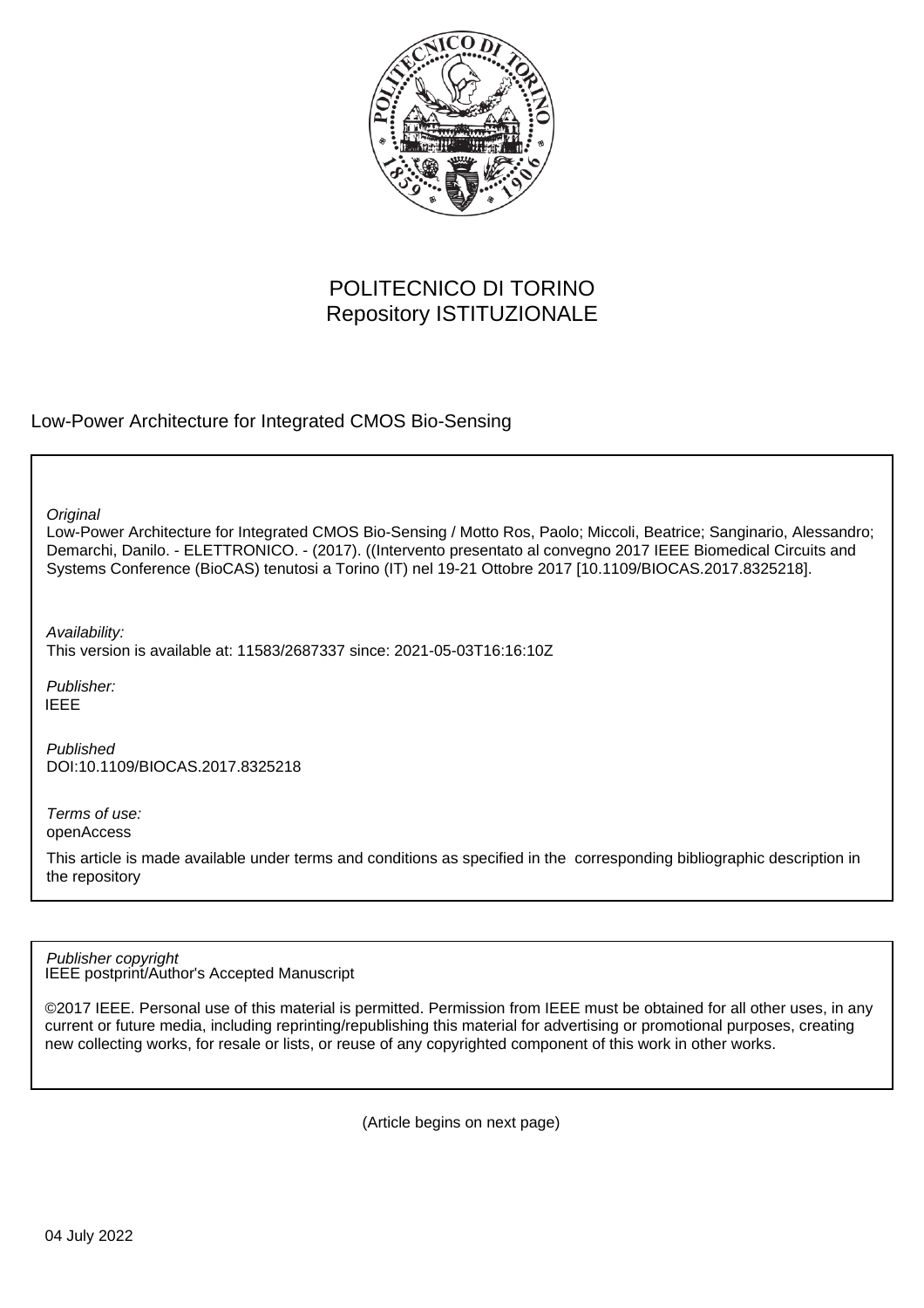# Low-Power Architecture for Integrated CMOS Bio-Sensing

Paolo Motto Ros Electronics Design Laboratory (EDL) Istituto Italiano di Tecnologia (IIT) Genova, Italy Email: paolo.mottoros@iit.it

Beatrice Miccoli, Alessandro Sanginario and Danilo Demarchi Dipartimento di Elettronica e Telecomunicazioni (DET) Politecnico di Torino Torino, Italy

Email: {beatrice.miccoli, alessandro.sanginario, danilo.demarchi}@polito.it

*Abstract*—Integrated CMOS bio-sensing aims to design and to develop complete lab-on-chip systems. Distributed wireless sensors, at the micrometer scale, can be directly interfaced with the surrounding biological environment. In this scenario, the major challenges to be faced are devices size, power consumption, and an effective communication/system overall architecture.

We propose therefore a complete and effective sensors/system architecture (data acquisition, encoding, and transmission), along with examples and results from preliminary works. The system leverages on an event-based (quasi-digital) paradigm, where analog information is mapped onto the timings of digital addressevents, so to improve the communication robustness while retaining the full information content.

## I. INTRODUCTION AND STATE OF THE ART

The alliance between microelectronic integrated circuits (ICs) and living biology leads the way into the design and development of cutting-edge bio-sensing devices and smart lab-on-chips [1]–[4]. ICs can directly interact and interface with the biological world, thus the final spatial resolution can be strongly enhanced [5]. The overall sensitivity is also increased as a consequence of the noise reduction. In fact, such devices allows to create read-out circuits directly underneath the sensing electrodes with no need of cables connection to an external instrumentation [1]. Fig. 1 shows the concept design of our proposal: *in vivo* fully integrated CMOS sensors with a biological sensing interface.

A new terminology was recently introduced, LoCMOS — Lab on CMOS, for highlighting the use of CMOS chips for the fabrication of integrated Lab on Chips [6], embedding and coordinating different sensors in parallel on a single device, using low-cost and standard fabrication processes like CMOS technology [3], [7].

The versatility of this approach makes it possible to be efficiently employed in a wide range of different biomedical applications, e.g., infectious diseased detection [2], cell culture monitoring [8], and implantable devices [9]. For example, Nabovati *et al.* developed a hybrid multi-parameter CMOS biosensors capable of monitoring both pH and cell proliferation on the same chip [10].

Several types of circuits and different transduction mechanisms have been reported in literature such as amperometric [11], magnetic [3], or multi-electrodes array sensing and actuating platforms for electro-physiological studies [12]. In



Fig. 1. Concept design of the proposed biosensing solution: a highly integrated CMOS electronics directly interfaced with the biological environment, at the micrometric scale. The potentiality of the system is the ability to generate digital events related to biological phenomena and to transmit them wirelessly for data collection and analysis.

addition, capacitive and impedimetric circuits are also a powerful resource for these applications and numerous examples can be found in the literature [7], [8], [10], [13]. It is also worth mentioning that the capacitance of a layer of cells seeded on-chip can provide important data about the physiological and morphological properties of the cells in culture [5]. For instance, Prakash *et al.* were able to monitor the cell viability of bovine aortic smooth muscle cells (BAOSMC), through a capacitive measurement.

As previously mentioned, the potentiality of this approach allows it to be used also for *in vivo* applications. For example, Guha *et al.* used a capacitive frequency-shift sensor to identify different fat and calcium concentrations in blood, i.e., to characterize artherosclerotic plaques formation in arteries [9]. Following a similar research path and targeting *in vivo* CMOSbased bio-sensors, we believe that it is finally possible to design integrated CMOS bio-sensors at the sub-micrometer or nanometer scale, thanks to the standard CMOS technology consolidating on a nanometer scale, new system architectures inherently minimizing size and power consumption, and CMOS post-processing to directly integrate the bio-interface on top of the CMOS device.

The first point is already an everyday reality. Regarding the second point, about the use for in *in vivo* applications,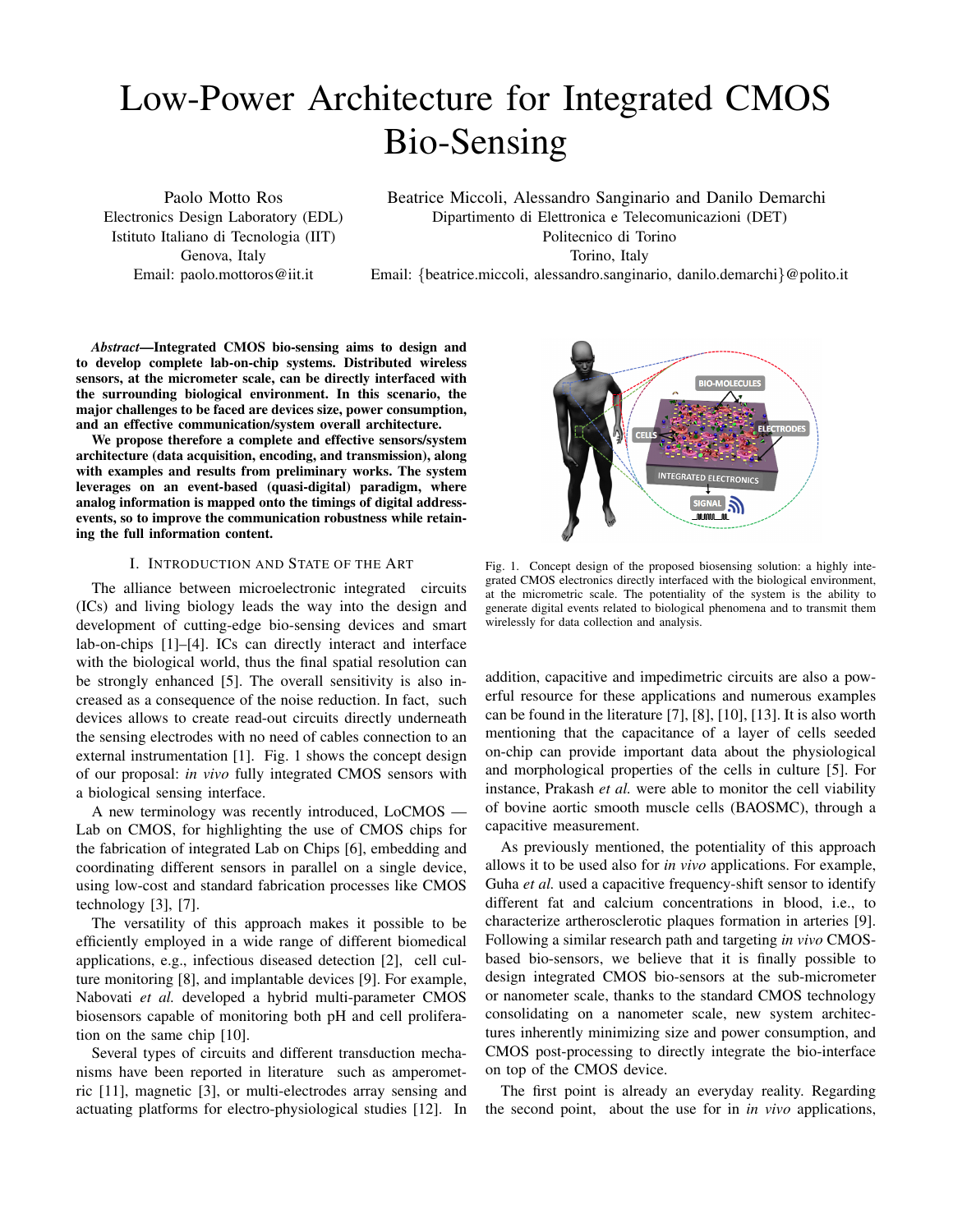standard CMOS materials are not the best choice both because of native oxide formation (e.g., Al, Cu) and intrinsic medium/long term toxicity (e.g., Cu). For these reasons some additional post processing (such as electro- or electroless deposition) could be required to make the CMOS more biocompatible [14], [15]. The third point, i.e., new architectures, is what we want to propose and motivate here. Rather than pushing current conventional architectures to their limits by optimizing constraints and performance, new solutions are available, combining the best of the analog world (continuous information) with the digital one (robustness, minimal power consumption and size). The focus here is on design concepts (Sec. II) and system design (Sec. III) in order to lay down the foundations of a sound and complete framework for wireless networks of *in vivo* bio-sensors (in particular devoted to capacitance and resistance measurements). For each subsystem (including the acquisition, encoding, and wireless transmission), implementation examples and references will be provided and discussed.

# II. EVENT-BASED DESIGN CONCEPTS

From a system design engineering standpoint, there are three major challenges in this kind of applications: device size, power consumption, and overall system architecture. These points are not independent, but rather interrelated, making the final system a trade-off among these constraints. As an example, in [16] major constraint is on the device size, so that a common ADC-based architecture is not feasible. The result is a very compact electronic device comprising just one FET [17], with an overall device size of on the order of ∼100 μm. The compromise has been mainly on the whole system architecture, with particular regard to the communication aspects. The nature of the involved analog modulation and the absence of the possibility to uniquely identify each node, calls for a beam-forming approach on the interrogator side [18].

In [19] the Compressed Sensing (CS) approach has been applied to bio-sensor applications. In this case the major aim has been power reduction (down to 28 nW per channel), at the expense of the size (estimated to be  $93750 \mu m^2$  per channel) and a lossy compression. This means that Percentage Rootmean-squared Difference (PRD) [20], or similar parameters, should be defined and measured/computed to assess the quality of the reconstructed signal. Otherwise it would be tempting to greatly increase the "lossyness" just to further reduce power consumption.

Differently from the cited examples, our aim is to start designing the architecture of the overall system taking into consideration the most important application-specific requirements/desiderata, leveraging on particular information processing/communication paradigms. Ideally, we would like to acquire and transmit analog information in a digital way, at the same time minimizing circuit/device complexity (and therefore physical size) and power consumption.

In this regard, an event-based approach provides an effective and complete framework to support our aim. In this context,

we define the Event-Based (EB) paradigm as the acquisition, processing and communication of analog (continuous) information by means of time-distributed digital (discrete) events. With common analog and digital approaches the information is carried by the specific representation of the transmitted signal itself. Here, instead, the information is provided by timings of the signals, and the transmitted signals "mark" the events over time. In this field there are mainly two options, depending on how the events are interpreted: in the first case they are emitted only upon a change in the carried information (neuromorphic approach); in the second one they are part of a periodic signal continuously carrying the related information (quasi-digital approach) [21].



Fig. 2. Asynchronous event-based approach respect to common samplebased systems: it is possible to achieve a significant saving on the transmitted/processed data by mapping the information content on the timings of the transmitted signal (and not onto its representation).

Fig. 2 shows the impact of this paradigm shift, from a sample-based to an event-based, in relation to the information content and the transmitted data. Only by switching to an EB architecture we could potentially have a significant transmission cost saving [22]–[24]. The key difference is on where the information is "mapped". With a traditional approach, the "amplitude" (in a broad sense, being either an analog signal or a discrete numeric, digital, one) represents the information content. With the proposed approach, instead, "time" (again, in a broad sense including the timings of the signals) is the meaningful feature.

As already mentioned, the event based approach can be further split into two sub-categories, the neuromorphic (NM) one and the quasi-digital (QD) one. Although similar, they both have pros and cons [21]. They can be summed up as a huge reduction in transmitted/processed data in the NM case (often at the expense of some information loss mostly due to the non idealities of the implemented circuits). At the same time, they allow to accurately monitor/reconstruct the original signal in the QD case (given that there is no information loss because the information is continuously carried by a stream of events). The other important difference is in the implementation of the corresponding read-out circuits. In the NM case they usually are analog (and often sub-threshold) CMOS circuits, requiring an analog memory element to detect changes. In the QD case they are mostly mixed analog/digital or even fully-digital designs, allowing for more compact/smaller (and simplified) circuits.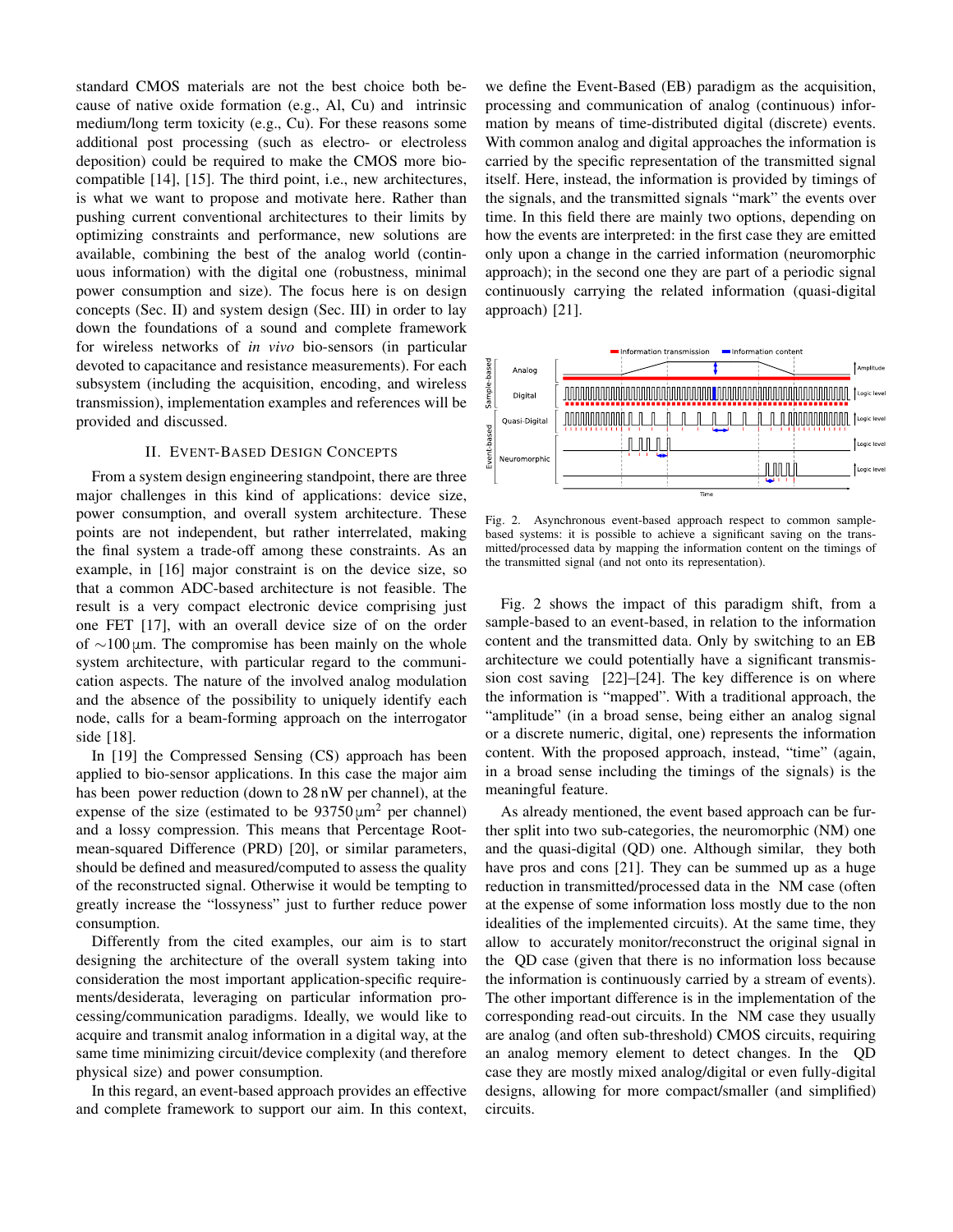

Fig. 3. Architecture overview of a complete quasi-digital system, comprising a front-end directly connected to the bio-sensing element and generating digital events, which are then encoded into address-events and wirelessly transmitted.

#### III. EVENT-BASED SENSING ARCHITECTURE

Fig. 3 shows an example of a complete QD sensing system [25]. In this case it comprises multiple read-out-circuits, in order to show how different sensing abilities could be combined together. Each of those Read-Out Circuits (ROCs) generates a stream of digital events as a periodic signal whose timings (e.g., period, duty-cycle) represents the information content. Each event could be marked by a rising/falling edge (or both, depending on the specific system). All the ROCs are independent and asynchronous, and the resulting streams of events are merged and "serialized" by the arbiter. The associated encoder tags each event with a very short data packet, just made of the identifier/address of the event source, then sent to the wireless transmitter (or a wired connection, if allowable).

The idea of using just the identifier or, better, the address of the event source as the representation of the event itself (Address-Event Representation, AER) has already been proven to be an effective way for inter/intra-ICs interconnections [26] or inter/intra-systems communications. It could be implemented in both wired [27] and wireless [25] systems. The overall communication architecture has a push approach, different from a more conventional pull approach where each sensor is interrogated upon need (thereby requiring a more complex protocol). At the same time, being inherently asynchronous (no assumption is made on who, when, and why has to transmit), automatically solves the problems of dealing with sensing systems having different time constants. On the contrary, in sample-based systems everything should be designed according to worst case of the Nyquist-Shannon sampling theorem. Different policies, in case of two colliding events, could be implemented, mainly either dropping one event or slightly delaying one event before sending it [25].

Combining these features of quasi-digital systems with an AER communication, eventually avoiding events misunderstandings by properly designing the wireless protocol [25], allows to solve the complex task of gathering the data from multiple source by implementing, for example, beam-forming for sensors alignment [18]. In particular, the Impulse-Radio Ultra-Wide-Band (IR-UWB) technology is well suited for wireless EB communication, due to the strong similarity between its radio pulses distributed over time and the quasidigital approach [22], thereby making it an effective solution for transmitting bio-signals [24] or AER events [25].

Considering the design of the ROC, different solutions are possible, depending on the specific application, for example trading off flexibility for complexity or power consumption. As an example, it is possible to combine an operational amplifier with digital inverters so to convert resistance into frequency [28]. This greatly improves the measurement range (50 k $\Omega$ –3 G $\Omega$ ), targeting nanosensing applications, and accuracy  $(0.8\%)$ , without sacrificing area  $(0.005\,\text{mm}^2)$  and power consumption (142  $\mu$ W). It is also possible to design miniaturized and effective all-digital ROCs made out of Commercial Off-The-Shelf (COTS) components: in [29] a capacitive to frequency converter was designed around a ring oscillator comprising just six inverters (including an output buffer). Consuming  $370 \mu W$ , it is also a good example of a transducer/ROC co-design in order to better suit the target application, suggesting that further narrowing and integrating the design of both the biological interface and microelectronics could greatly improve the performance. The same idea has been adopted in [30], where the integrated design allowed to add, on top of the proper ROC, a digital circuit to both control the data acquisition and to provide numerical results (for an easier interfacing with SPI-like systems) while still maintaining a very low power consumption  $(1.84 \,\mu\text{W})$ . It is a good candidate for embedded bio-sensing applications: it has a very small size (few digital gates just for the ROC itself,  $17459 \mu m^2$  the whole implemented circuit), fully digital nature (higher noise immunity), robustness to both temperature and power supply variations (process voltage temperature, PVT, robustness in general). It is also possible to combine measurements of both resistance and capacitance into the same ROC, hence providing a complete impedimetric sensor, for example by means of an integrated resistance/capacitance-totime converter. The sensor interface in [31] provides at the same time, for each cycle of the output QD signal, both the information on the measured resistance  $(T<sub>ON</sub>)$  and capacitance  $(T<sub>OFF</sub>)$ . The design is not fully-digital, but still the analog part is minimal, showing good performance overall, both in terms of measurement dynamic ranges (three orders of resistance magnitude, seven orders of capacitance magnitude) and average (experimental) error (0.79 %). Furthermore, it allows the parasitics estimation, and has very small area  $(0.003 \text{ mm}^2)$  and power consumption  $(14.82 \mu\text{W})$ .

### IV. CONCLUSION

The need for bio-sensors co-designed integrated with standard CMOS microelectronics is an emerging opportunity for understanding and monitoring biological phenomena. Moreover, it can potentially make *in-vivo* applications portable, hence unlocking them from the need of bulky laboratory equipments. A key aspect is the design of fullfledged sensor platforms integrated with multiple sensors that meet at the same time the requirements of miniaturization, low power consumption, and effective/efficient overall system/communication architecture. With respect to similar solutions (e.g., [9]), the aim is to decrease the device size and power consumption of three orders of magnitude, towards sub